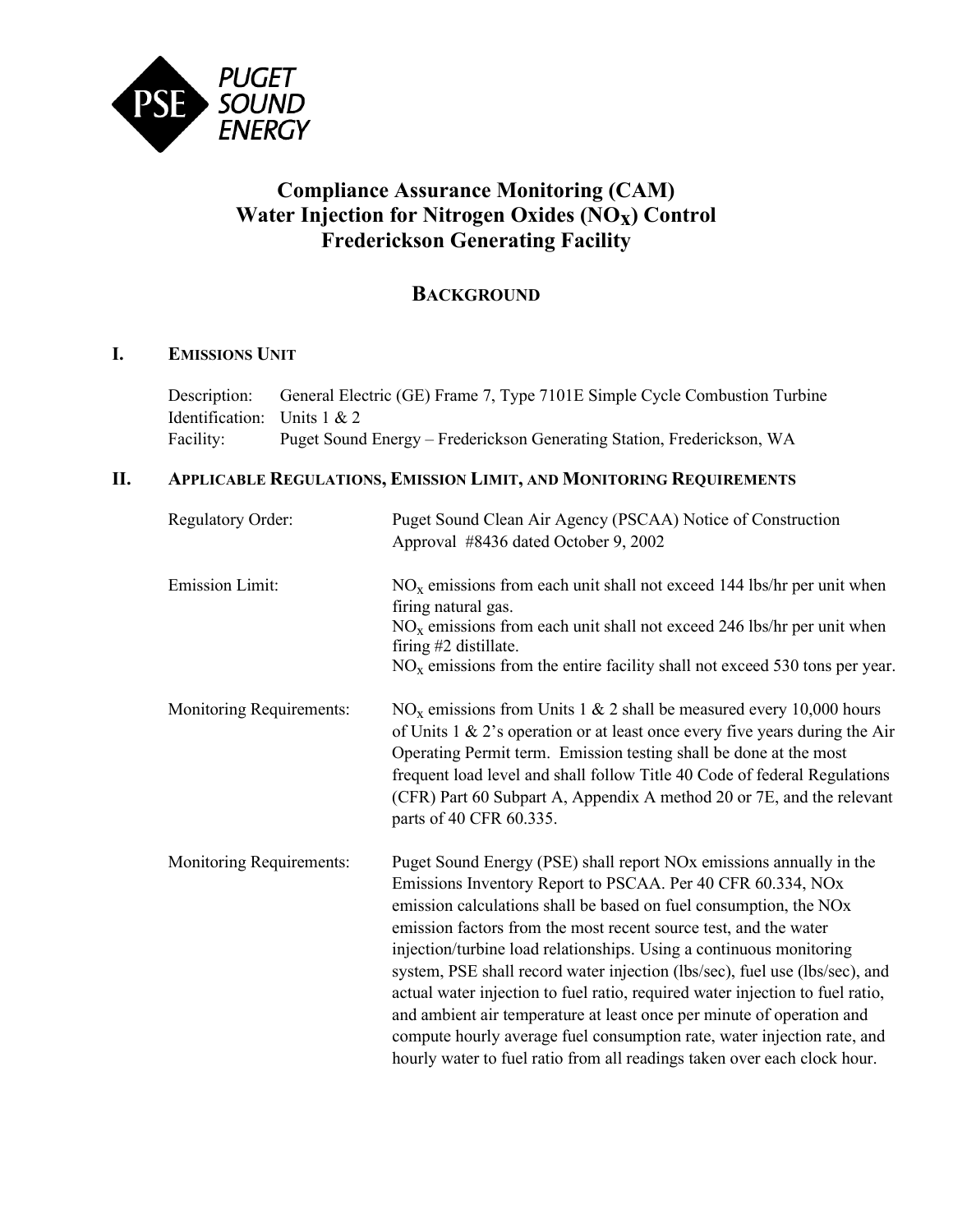### **III. Control Technology**

Water injection shall be used to control  $NO<sub>x</sub>$  from Units 1 & 2 during operation. The key elements of the monitoring approach are presented in Table 1.

|  |  |  |  | Table 1. Point Source Emission Units at Puget Sound Energy - Frederickson |
|--|--|--|--|---------------------------------------------------------------------------|
|--|--|--|--|---------------------------------------------------------------------------|

| <b>REQUIREMENT</b>                                                    | <b>PARAMETER</b>                                                                                                                                                                                                                                                                                                                                                                                                                                                                                                                                                                                                                                                                                                  |
|-----------------------------------------------------------------------|-------------------------------------------------------------------------------------------------------------------------------------------------------------------------------------------------------------------------------------------------------------------------------------------------------------------------------------------------------------------------------------------------------------------------------------------------------------------------------------------------------------------------------------------------------------------------------------------------------------------------------------------------------------------------------------------------------------------|
| I Indicator:                                                          |                                                                                                                                                                                                                                                                                                                                                                                                                                                                                                                                                                                                                                                                                                                   |
| A. Measurement Approach                                               | <b>Emissions Stack Testing</b>                                                                                                                                                                                                                                                                                                                                                                                                                                                                                                                                                                                                                                                                                    |
|                                                                       | $NOx$ emissions from Units 1 & 2 shall be measured every 10,000<br>hours of Unit's operation or once every five years. Emission testing<br>shall be done at the most frequent load level and shall follow 40<br>CFR Part 60 Subpart A, Appendix A Method 20 or 7E, and the<br>relevant parts of 40 CFR 60.335.                                                                                                                                                                                                                                                                                                                                                                                                    |
| B. Measurement Approach                                               | Water-to-fuel Ratio Monitoring                                                                                                                                                                                                                                                                                                                                                                                                                                                                                                                                                                                                                                                                                    |
|                                                                       | Hourly water-to-fuel ratios shall be monitored to determine<br>compliance with 40 CFR 60.332(a).                                                                                                                                                                                                                                                                                                                                                                                                                                                                                                                                                                                                                  |
| <b>II. Indicator Range:</b>                                           |                                                                                                                                                                                                                                                                                                                                                                                                                                                                                                                                                                                                                                                                                                                   |
| A. Indicator Range<br><b>Emissions Stack Testing</b><br>QIP Threshold | An acceptable range of $NO_x$ emissions includes a total concentration<br>of no more than 144 lbs/hr per unit during natural gas combustion<br>and no more than 246 lbs/hr per unit during #2 distillate combustion<br>(allowance) for heat rate and fuel bound nitrogen in any one-hour<br>period.<br>Any one hour period during which $NOx$ emissions exceed 144 lbs/hr<br>per unit during natural gas combustion and exceed 246 lbs/hr per<br>unit during #2 distillate combustion (allowance) for heat rate and<br>fuel bound nitrogen, shall be reported to PSCAA within 30 days<br>after the end of the month that the exceedance occurred. If<br>necessary, corrective actions shall be taken immediately. |
| <b>B.</b> Indicator Range<br>Water-To-Fuel Ratio                      | An acceptable water-to-fuel ratio shall be in compliance with 40<br>CFR 60.322(a).                                                                                                                                                                                                                                                                                                                                                                                                                                                                                                                                                                                                                                |
| Monitoring<br>QIP Threshold                                           | For any one hour period during which the average water-to-fuel ratio<br>falls below the $NOx$ compliance limit as calculated in 40 CFR<br>$60.332(a)$ and determined by the GE compliance chart, activate<br>alarm and notify PSCAA within 12 hours.<br>For any one-hour period the average water-to-fuel ratio falls below<br>the minimums established in the GE compliance chart shall be<br>reported to PSCAA within 30 days after the end of the month that<br>the event occurred. If necessary, corrective actions shall be taken<br>immediately.                                                                                                                                                            |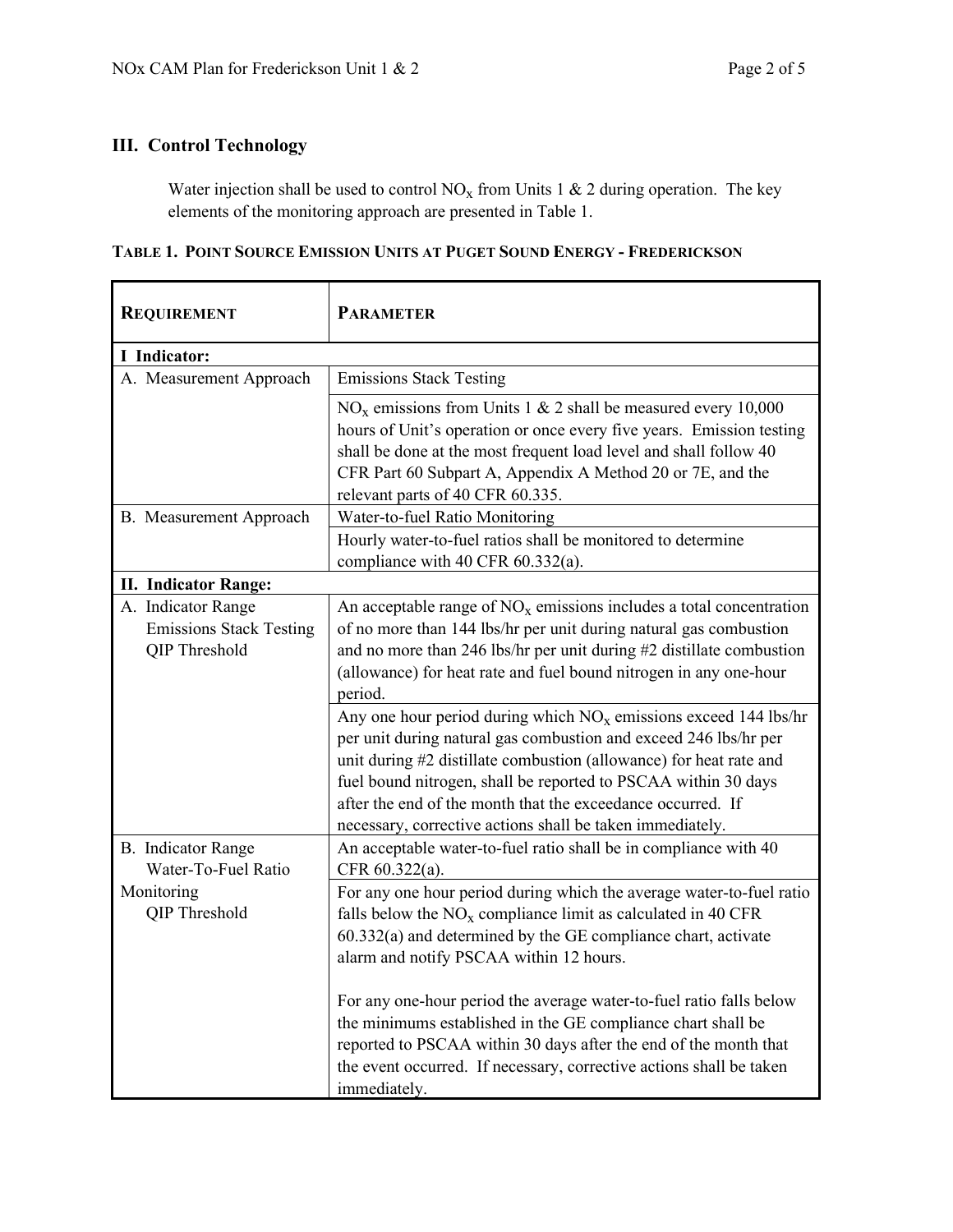7

 $\mathbf{r}$ 

| III. Performance Criteria:                                   |                                                                                                                                                                                                                                                                                                                                  |
|--------------------------------------------------------------|----------------------------------------------------------------------------------------------------------------------------------------------------------------------------------------------------------------------------------------------------------------------------------------------------------------------------------|
| A. Data Representativeness                                   | $NOX$ emissions testing shall be measured from the Unit's exhaust<br>stack by source testing. Emission test results shall meet the data<br>quality requirements of the test methodology.                                                                                                                                         |
|                                                              | Water-to-fuel ratio and fuel consumption monitoring system shall be<br>accurate to within $\pm$ 5.0 percent and comply with 40 CFR 60.334 (a)                                                                                                                                                                                    |
| B. Verification of                                           | Emissions tests shall be performed as specified.                                                                                                                                                                                                                                                                                 |
| <b>Operational Status</b>                                    | The monitoring system shall be operated according to manufacturer<br>specifications.                                                                                                                                                                                                                                             |
| C. QA/QC Practices and<br>Criteria                           | Emissions testing shall be done at the most frequent load level and<br>shall follow 40 CFR Part 60 Subpart A, Appendix A Method 20 or<br>7E, and the relevant parts of 40 CFR 60.335. Emission test results<br>shall meet the data quality requirements of the test methodology.                                                 |
| III. Performance Criteria:                                   |                                                                                                                                                                                                                                                                                                                                  |
| D. Monitoring Frequency<br>and Data Collection<br>Procedures | On a semi-annual basis, PSE shall submit to PSCAA the certified<br>AOP compliance reports for the preceding 6 months in written (or<br>electronic if permitted by PSCAA) form to PSCAA within 30 days of<br>the end of each six-month period. (Unless a different testing and<br>reporting schedule has been approved by PSCAA). |
|                                                              | In the case of an exceedance, the report shall document the month of<br>the exceedance occurred, the endurance and magnitude of the<br>exceedance, the probable cause of the occurrence, correction actions<br>taken or planned, and the name of any other agency contacted.                                                     |
|                                                              | PSCAA shall be notified as soon as possible and in no case later<br>than twelve hours after a breakdown, upset, startup or shutdown<br>conditions occurs which results in or may have resulted in: a)<br>exceedance of an emission or ambient standard; b) a potential threat<br>to human health or safety.                      |

## **TABLE 1 CONTINUED. POINT SOURCE EMISSION UNITS AT PUGET SOUND ENERGY - FREDERICKSON**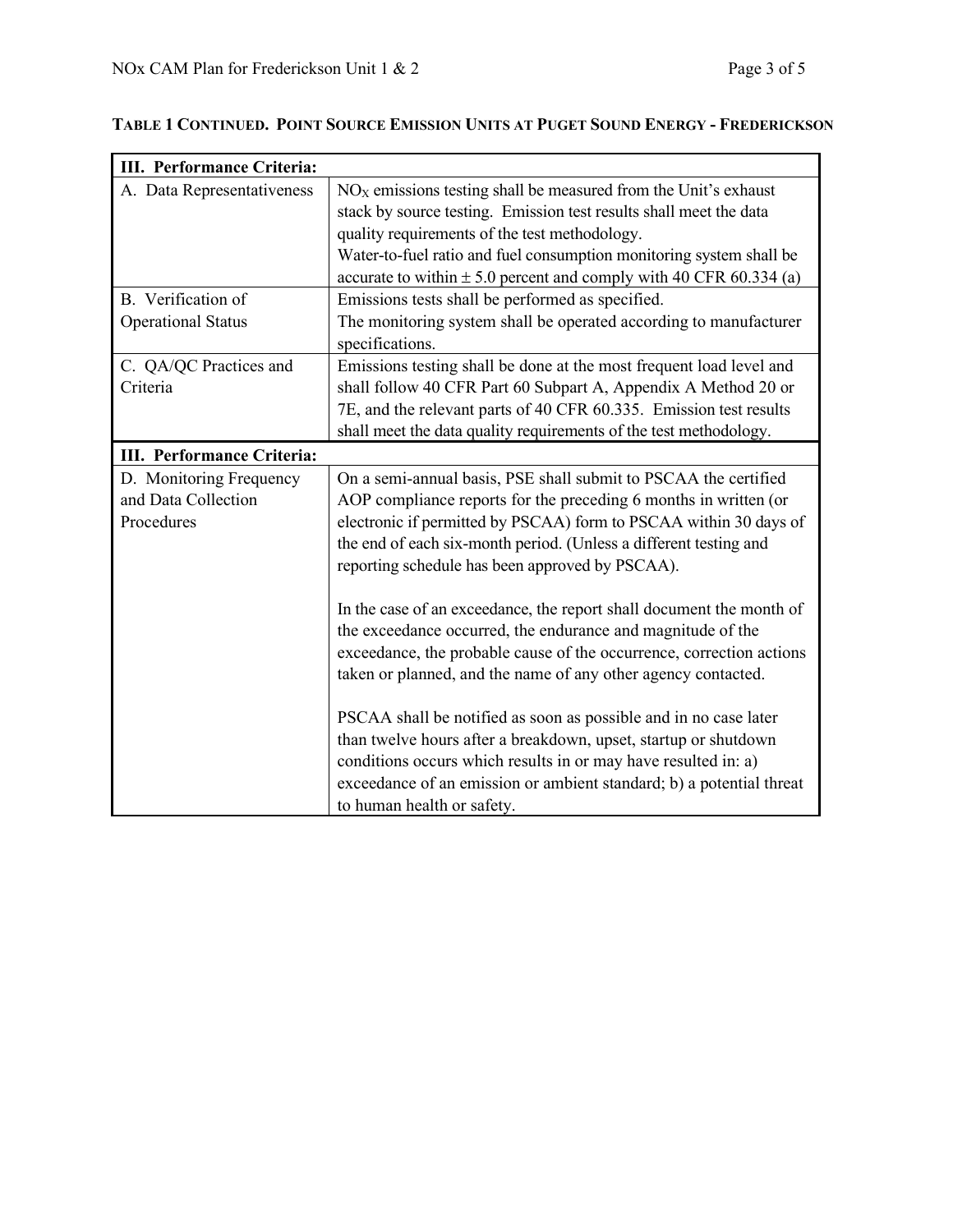### **JUSTIFICATION**

#### **I. BACKGROUND**

The General Electric (GE) Frame 7, Type 7101E simple cycle dual-fueled combustion turbine (Units 1 & 2) are located at the Frederickson Generating Station. Each turbine has the capability to supply a gross power output of approximately 75 MW. NO<sub>x</sub> emissions from Units 1 & 2 are controlled using water injection.

#### **II. RATIONALE FOR SELECTION OF PERFORMANCE INDICATORS**

The  $NO<sub>x</sub>$  performance indicators were selected based on the approval conditions outlined in the Frederickson Generating Station's Air Operating Permit No. 10028.

Stack testing every 10,000 hours of Unit's operation or once every five years and fuel monitoring shall be considered satisfactory to determine performance regarding  $NO<sub>x</sub>$  emissions on a concentration or mass basis.

The water-to-fuel ratio system indicates compliance with requirements to maintain  $NO<sub>x</sub>$ emissions at or below 144 lbs/hr (on gas) and 246 lbs/hr (on oil), by comparing the recorded water-to fuel ratios against the GE compliance chart. Compliance with this condition is further confirmed with the periodic stack testing.

The annual emissions shall be calculated by using emission factors determined through stack testing and fuel use records.

These indicators are justified by 40 CFR 64.4, which states, "If an owner or operator relies on presumptively acceptable monitoring, no further justification for the appropriateness of that monitoring should be necessary other than an explanation of the applicability of such monitoring to the unit in question." Units  $1 \& 2$  are already performing these monitoring methods required by the New Source Performance Standards (NSPS) subpart GG and therefore may use them to satisfy the monitoring requirements of this CAM plan.

#### **III. RATIONALE FOR SELECTION OF INDICATOR RANGES**

The indicator range is selected to show compliance with the conditions of the Frederickson Station's Air Operating Permit No 10028. Stack testing and fuel monitoring shall provide data to calculate  $NO<sub>x</sub>$  emissions on an annual basis and provide an accurate estimate of emission concentration within the exhaust stack of Units  $1 \& 2$ . Water-to-fuel monitoring shall provide information to determine compliance with 40 CFR 60.335.